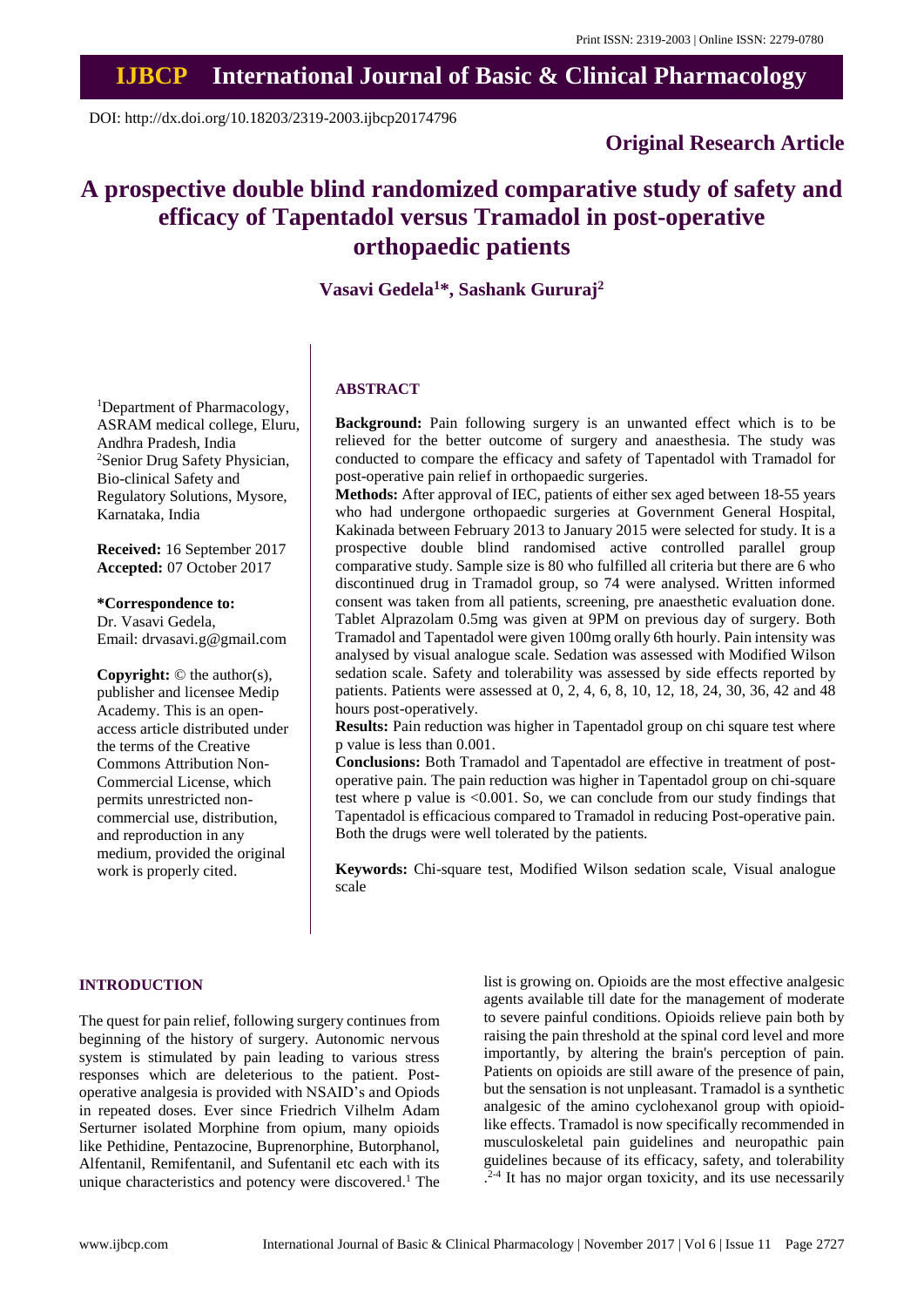implies an NSAID-sparing effect.<sup>5-7</sup> Tapentadol is a novel μ-opioid receptor (MOR) agonist. Its relative efficacy compared with morphine is 88%.<sup>8</sup> Tapentadol acts by monoamine reuptake inhibition along with MOR agonism. These actions may additively or even synergistically enhance the analgesic efficacy and/or attenuate the side effects of MOR agonists by reducing the requirement for MOR activation. The present study was conducted to: 1. Compare the Efficacy of Tapentadol versus Tramadol given orally for post-operative pain relief in Orthopaedic surgeries. 2. Compare the safety of Tapentadol versus Tramadol and occurrence of side effects of both drugs.

## **METHODS**

Patients of either sex aged between 18-55 years who have undergone Orthopaedic surgeries at Government General Hospital, Kakinada were selected for this study. Prior permission was taken from the Institutional Ethics Committee to conduct the study. Study Design: It is a Prospective Double blind Randomised active controlled parallel group comparative study. Study period: From February 2013 to January 2014 i.e. 12 months Sample size: After screening of 186 patients, 80 patients who fulfil the inclusion criteria were recruited after giving the Informed consent form. Sample size of 80 patients was taken depending on the previous records of orthopaedic surgeries which were around 120 surgeries per year. In this study 80 patients fulfilling all the criteria were enrolled but there were 6 patients who didn't continue treatment in Tramadol group, so after excluding those 74 patients were analysed. The drugs were chosen randomly and were allocated to the patients, so that at the end of the study there will be two groups with 40 patients in each.

#### *Inclusion criteria*

- Patients aged  $>18$ years and  $<$  55 years, of either sex were included
- American Society of Anaesthesiologist classification of pain grade 1 or 2
- Orthopaedic surgeries.

#### *Exclusion criteria*

- Known hypersensitivity to any one of the test drugs of the study
- with coagulopathies or on anti-coagulant drugs
- Known hypertension, diabetes mellitus, asthma, cardiac diseases
- Impaired renal (or) hepatic functions
- Taking opioid drugs (or) other analgesic drugs for any ailment
- Systemic infections or raised intra cranial pressure or any spinal defects, or having local (lumbar) dermatological lesions
- Pregnant and lactating women.

Study drugs and dosage: the following study drugs (equipotent doses) were given orally to patients in Tablet form which are labelled as A and B and given to patients according to Randomisation. Tapentadol- 100mg 6<sup>th</sup> hourly, Tramadol- 100mg 6<sup>th</sup> hourly. Informed written consent was obtained from all the patients after a detailed explanation and reassurance of the procedure to be performed. The screening investigations done were: - Blood: hemogram, blood glucose, blood urea, serum creatinine, serum glutamic oxaloacetic transaminase, serum glutamic pyruvic transaminase. Urine: analysis of urine for- albumin, sugar, microscopy, chest X-ray, electrocardiogram, ultrasound scan- abdomen. pre anaesthetic evaluation was done. All patients were premedicated with Tab. Alprazolam 0.5mg at 9.00pm on previous day of surgery. The drugs, Tapentadol 100mg and Tramadol 100mg medications were labelled as A and B, this was double blinded so that both drug administrator i.e. staff nurse and patient don't know the content of it. Then they were selected randomly using Random table method for that particular patient.

In the recovery room/post-operative ward linear Visual Analogue Scale (VAS) consisting of 100 mm line with 0=No pain and 100=Worst possible pain was explained to all the patients. During analysis the Visual Analogue Scale was categorised into 0- 20mm as No pain, 21-40 as Mild pain, 41-60 as Moderate pain, 61-100mm severe pain. The test drug was administered orally and the Group to which the patients were assigned was recorded. Time of administration of study drug was recorded as zero hour. Patients were asked if there was even a slight decrease in pain on Visual analogue scale following the administration of the drug and corresponding time was recorded. The score on VAS was evaluated at 0, 2, 4, 6, 8, 10, 12, 18, 24, 30, 36, 42 and 48hours post operatively.

Sedation was assessed with Modified Wilson Sedation Scale which consists of 5 scores ranging from 1-5, 1 is fully awake and oriented, 2-drowsy, 3- Eyes closed but arousable to command, 4- Eyes closed but arousable to mild physical stimulation (earlobe tug), 5 - eyes closed and unarousable to mild physical stimulation. The pulse rate, blood pressure and were recorded every 2 hours and subjects were monitored for side effects like nausea, vomiting was noted down. Primary outcome measures: 1) Pain intensity score (measured on VAS) was measured was measured at 0, 2, 4, 6, 8, 10, 12,18,24,30,36,42 and 48hrs post operatively. 2) Pain relief was assessed on 6hours, 24hours and 48hours after surgery. Secondary outcome measures: 1. Modified Wilson Sedation Scale was used to assess the dizziness during the course of postoperative period. 2. Safety was assessed based on the number of patients experiencing side effects during and after the treatment. Statistical analysis was done for 40 patients in Tapentadol group and 34 patients in Tramadol group for both primary and secondary outcome variables. The following assumptions on data were made: 1. Dependent variables should be normally distributed. 2. Samples drawn from the population should be random. 3. Cases of the samples should be independent. Descriptive statistical analysis was carried out in the present study.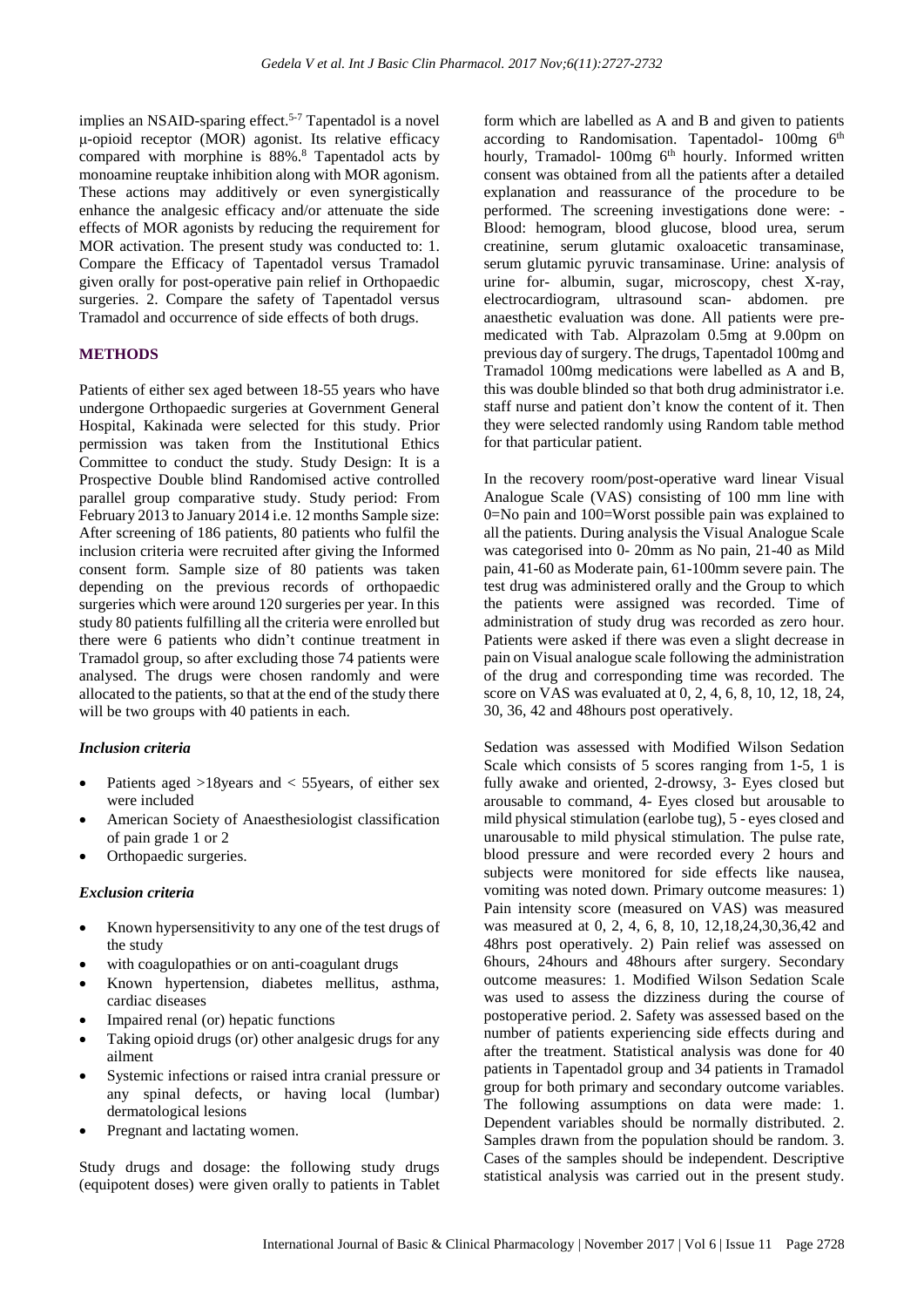Results on continuous measurements are presented as Mean±SD and results on categorical measurements are presented as number (%). Chi square test was employed to test for difference in pain at 24hours and 48hours, P- value with 5% level of significance and odds ratio with 95% Confidence interval were calculated. Proportion of patients reporting side effects in both arms was tested employing Chi square test. Statistical software: statistical software namely SPSS 22.0 was used for analysis of the data.

# **RESULTS**

A total of 80 participants were enrolled in our study and given the test drugs during the study time. This population

has been selected from the total of 186 patients who had under gone the different surgeries in orthopaedics department. Of the 80 participants 40 were given Tramadol 100 mg orally and for other 40 patients it was Tapentadol 100 mg orally. As shown in Table 1, at 6 hours after surgery which was considered as baseline, 17 patients (42.5%) had shown moderate pain and 23 patients (57.5%) had suffered with severe postoperative pain in Tapentadol intervention group. 14 patients (35%) with moderate pain and 26 patients (65%) with severe pain in Tramadol intervention group. At 24 hours of surgery 40 patients (100%) in Tapentadol intervention group had shown mild pain, and it was 22 patients (56.4%) in Tramadol intervention group, remaining 17 patients (43.6%) in Tramadol intervention group had shown moderate pain.

#### **Table 1: Distribution of pain on visual analogue scale (VAS).**

| Time interval | No. of patients in<br><b>Tapentadol</b> group | <b>No. of patients in Tramadol</b><br>group |         | P- value Odds ratio |
|---------------|-----------------------------------------------|---------------------------------------------|---------|---------------------|
| 6 hours       |                                               |                                             |         |                     |
| Moderate pain | 17(42.5%)                                     | 14 (35%)                                    | 0.25    | $1.37(0.55-3.38)$   |
| Severe pain   | 23 (57.5%)                                    | 26(65%)                                     |         |                     |
| 24 hours      |                                               |                                             |         |                     |
| Mild pain     | 40 (100%)                                     | 22 (56.4%)                                  | < 0.001 | Can't be calculated |
| Moderate pain | $0(0\%)$                                      | 17 (43.6%)                                  |         |                     |
| 48 hours      |                                               |                                             |         |                     |
| No pain       | 30 (75%)                                      | 7(20%)                                      | < 0.001 | $12.0(4.01-35.9)$   |
| Mild pain     | 10 (25%)                                      | 28 (80%)                                    |         |                     |

Missing data: 1 subject didn't take the medicine at 24hours, 5 subjects didn't take the drug at 48hours in Tramadol group.

#### **Table 2: Comparison of adverse effects between the two study groups.**

| <b>Adverse effect</b>                | No. of patients in<br><b>Tapentadol group</b> | No. of patients in<br><b>Tramadol</b> group | P value | <b>Odds</b> ratio<br>$(95\% \text{ C.1})$ |
|--------------------------------------|-----------------------------------------------|---------------------------------------------|---------|-------------------------------------------|
| Nausea                               |                                               |                                             |         |                                           |
| No                                   | 33 (82.5%)                                    | 25 (62.5%)                                  | 0.045   | $2.83(1.01-7.98)$                         |
| Yes                                  | 7(17.5%)                                      | 15 (37.5%)                                  |         |                                           |
| Vomiting                             |                                               |                                             |         |                                           |
| No                                   | 35 (87.5%)                                    | 31 (77.5%)                                  | 0.24    | $2.032(0.62-6.72)$                        |
| Yes                                  | 5(12.5%)                                      | 9(22.5%)                                    |         |                                           |
| Dizziness*                           |                                               |                                             |         |                                           |
| Fully awake and oriented             | 31 (77.5%)                                    | 23 (57.5%0)                                 | 0.15    |                                           |
| <b>Drowsy</b>                        | 6 (15%)                                       | 10(25%)                                     |         |                                           |
| Eyes closes but arousable to command | 3(7.5%)                                       | 7(17.5%)                                    |         |                                           |

\*Dizziness according to modified Wilson sedation scale.

The pain reduction was higher in Tapentadol group on chisquare test where  $p$  value is <0.001, here the odds ratio couldn't have calculated (because there were no patients with moderate pain in Tapentadol group). At 48 hours of surgery 30 patients(75%) in Tapentadol intervention group had shown no pain, and it was 7 patients (20%) in Tramadol intervention group. 10 patients (25%) in Tapentadol intervention group had shown mild pain, and it was 28 patients (80%) in Tramadol intervention group. The

pain reduction was higher in Tapentadol group on chisquare test where P- value is <0.001.

Here the odds ratio was 12 with 95% confidence interval of 4.01-35.9. Table 2 and Figure 1, 2, 3 compares the adverse effects between two groups. Seven patients (17.5%) had shown Nausea with Tapentadol intervention group, and it was 15 patients (37.5%) in Tramadol intervention group.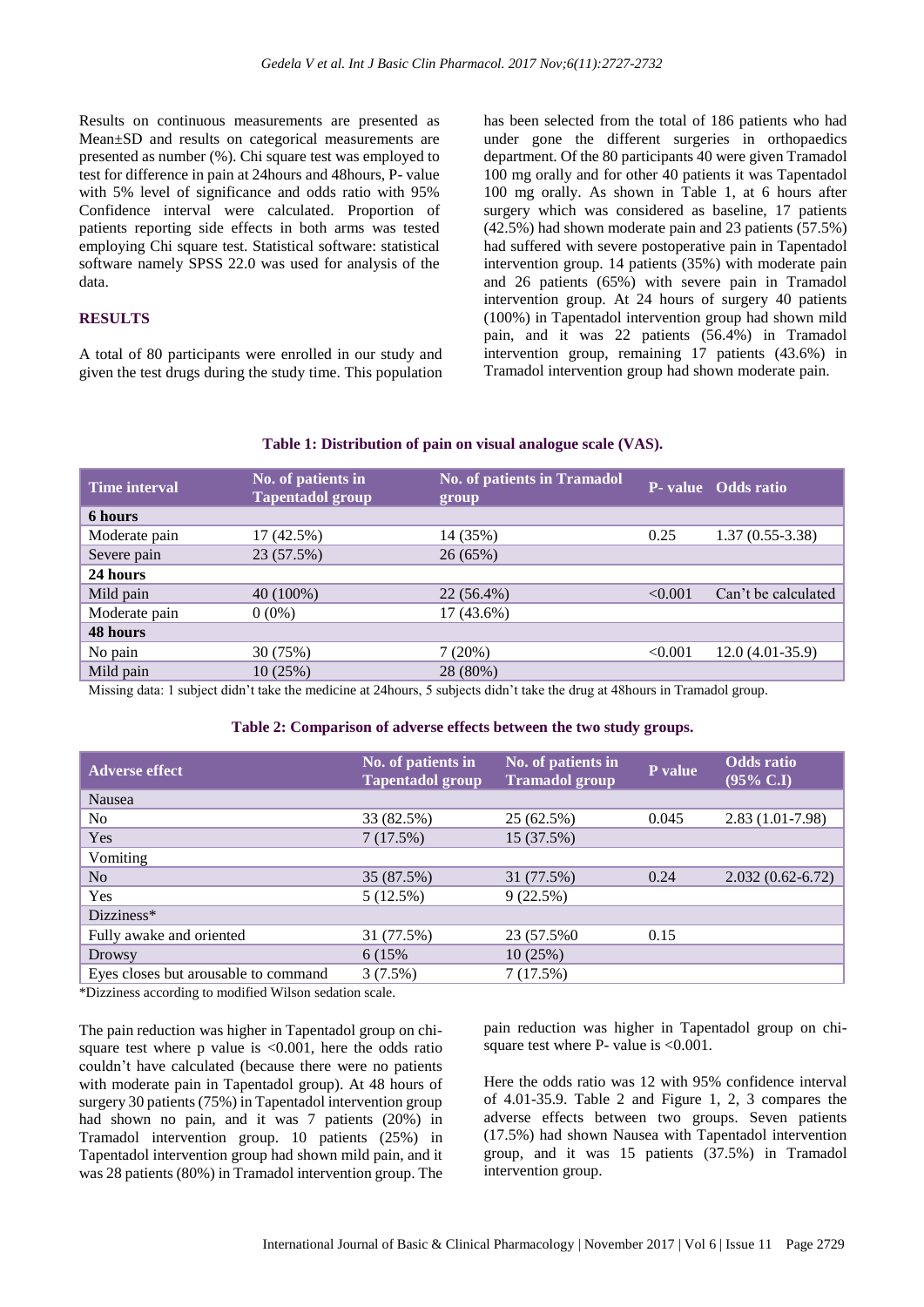

**Figure 1: Comparison of adverse effects nausea between the two study drugs.**



**Figure 2: Comparison of adverse effect vomiting between two groups.**



**Figure 3: Adverse effect dizziness between two groups.**

On chi square test it was found that the tramadol drug is associated with more nausea compared to Tapentadol, where the P- value is 0.045 (OR= 2.83, 95% C.I. 1.01- 7.98). It was found that other adverse effects i.e. vomiting and dizziness were similar in both groups.

And there were no significance association found on chi square test. It was about 5 patients (12.5%) had shown vomiting with Tapentadol intervention group, and it was 9 patients (22.5%) in Tramadol intervention group. The Pvalue is 0.24. The odds ratio was 2.032 (95% C.I. 0.62- 6.72). Nine patients (22.5%) had shown Dizziness with Tapentadol intervention group, and it was with 17 patients (42.5%) in Tramadol intervention group. The P- value is 0.06 (OR-2.55, 95% C.I. 0.96-6.73).

| Age (years) | No. of patients in Tapentadol group | No. of patients in Tramadol group | <b>Total</b>     |
|-------------|-------------------------------------|-----------------------------------|------------------|
| 18-25       | 14                                  |                                   | 19               |
| $26 - 35$   | 10                                  |                                   | 19               |
| 36-45       |                                     |                                   | 23               |
| $46 - 55$   |                                     |                                   | 19               |
| Total       | 40                                  | 40                                | 80               |
| Mean        | $32.62$ (SD-9.7)                    | 39.27 (SD-10.2)                   | 35.95 (SD-10.47) |

### **Table 3: Age distribution of study groups.**

#### **Table 4: Gender distribution of study subjects.**

| <b>Gender</b>    | Tapentadol  | <b>Tramadol</b> | Total         |
|------------------|-------------|-----------------|---------------|
| Female           | 13 (32.5%)  | 19 (47.5%)      | $32(40.0\%)$  |
| Male             | 27 (67.5%)  | 21 (52.5%)      | 48 (60.0%)    |
| Total percentage | $40(100\%)$ | 40 (100%)       | $80(100.0\%)$ |

#### **DISCUSSION**

In this study, a potential treatment effect was evaluated on changes in pain intensity determined by spontaneous patient self-report using a standard validated unimodal rating scale (VAS). Paper by Collins. SL et al reported that a mean of 49 mm on corresponding VAS scores had shown that the patient was suffering from pain.<sup>9</sup> Based on the above study and other studies we have categorised our VAS scale into no pain, mild, moderate and severe pain as explained in methodology. In this study, the mean Tapentadol and Tramadol dosage was 400 mg/24 hours.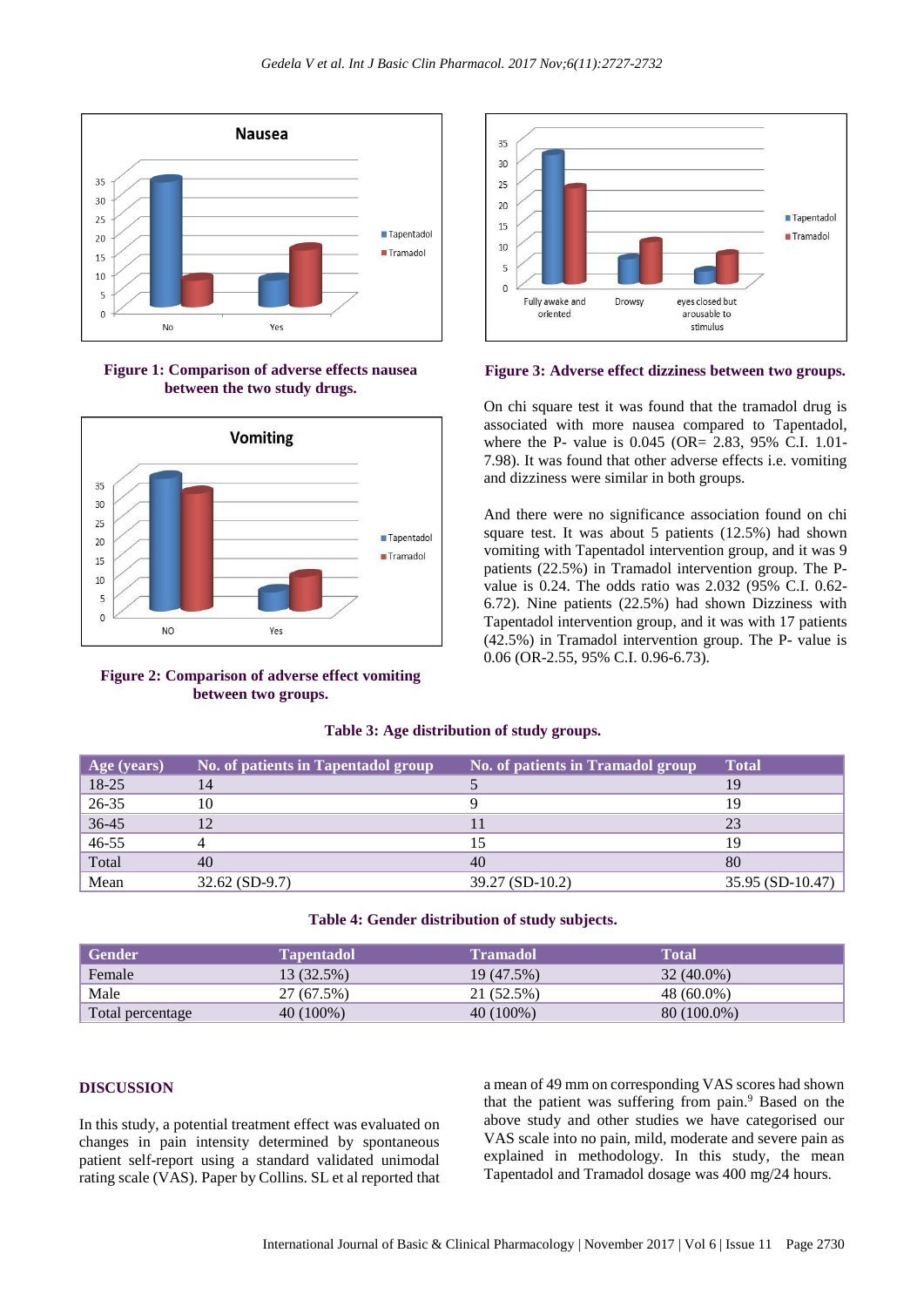Both treatments were well tolerated with only six patients in the Tramadol group (15%) withdrawing from the study because of intolerance to the drug and their personal reasons so that they don't want to take the pills we have provided. The study demonstrated that Tapentadol had more effectiveness in reducing post-operative pain on Visual Analogue Scale compared to Tramadol. This is in contrast to previous studies where they have compared tramadaol and other opiods to NSAIDs like diclofenac in reducing the pain. For instance in a study conducted by Courtney MJ, et al, in 2001 comparing Tramadol versus Diclofenac for post-tonsillectomy analgesia, they found that average visual analogue scale for pain scores for 14 days did not differ significantly (Diclofenac group:mean, 38.4 (17.5) Versus Tramadol group: mean, 37.8 (15.6).<sup>10</sup> In a study conducted by Wade WE et al, Tapentadol is well tolerated and effective analgesic for the treatment of moderate to severe acute pain. Tapentadol has been reported to be effective in osteoarthritis and low back pain.<sup>11</sup>

The most common adverse events in both groups (nausea and dizziness) were considered to be treatment-related, probably since investigator was aware of the safety profile of both drugs. On chi square test it was found that the Tramadol drug is associated with more nausea compared to Tapentadol. It was found that other adverse effects i.e. vomiting and dizziness were similar in both groups. And there were no significance association. It was observed that the study subjects did not experience any prolonged side effects during their recovery period. In a study conducted by Etropolski M et al, to compare the analgesic efficacy and adverse effects between Oxycodone and Tapentadol proved that Tapentadol produced significantly lower incidence of gastrointestinal adverse events such as nausea, vomiting, and constipation compared to Oxycodeine and Tapentadol was not inferior to Oxycodone in analgesic efficacy. But there were no studies where Tapentadol and Tramadol compared for the adverse effects and had shown that Tapentadol had better tolerability than  $T$ ramadol.<sup>12</sup>

## *Limitations*

We excluded patients who are diabetics, Hypertension and other chronic diseases in order to limit inclusion of refractory patients who could make the trial less sensitive. It is also true that one single patient may present several different features of post-operative pain simultaneously because of difference in the type of trauma or surgery. In this study, there has been no attempt to evaluate the different pain symptoms individually. In Tramadol group 6 patients didn't continue the treatment till 48 hours. This might be one of the reasons for strong association of Tapentadol with reduction in pain on VAS score. And also in Tramadol group the age is much higher than Tapentadol group which might be one more reason for the much stronger association i.e. effectiveness of Tapentadol is higher than Tramadol. As the age increases the metabolism of the drug get affected.

#### *External validity*

As the study patients in two groups were different in age pattern and the study setting and design is different the results cannot be compared to other study settings so external validity is limited.

#### **CONCLUSION**

From the results of the present study it can be concluded that both Tapentadol and Tramadol are effective in the treatment of Postoperative pain. The pain reduction was higher in Tapentadol group on chi-square test where p value is <0.001. So, we can conclude from our study findings that Tapentadol is efficacious compared to Tramadol in reducing Post-operative. Both the study drugs were well tolerated.

# **ACKNOWLEDGEMENTS**

Authors would like to thank teachers and the patients.

*Funding: No funding sources Conflict of interest: None declared Ethical approval: The study was approved by the Institutional Ethics Committee*

# **REFERENCES**

- 1. Nicolaou KC, Montagnon T. Molecules that changed the world. Molecules that changed the World. 2008. Available https://www.ncbi.nlm.nih.gov/pmc/articles/PMC3500  $237/$
- 2. Hollingshead J, Dühmke R, Cornblath D. Tramadol for neuropathic pain. Cochrane Database Systematic Reviews. 2005;3:CD003726.
- 3. Dworkin RH, Backonja M, Rowbotham MC, Allen RR, Argoff CR, Bennett GJ, et al. Advances in neuropathic pain: diagnosis, mechanisms, and treatment recommendations. Arch Neurol. 2003;60(11):1524-34.
- 4. Finnerup N, Otto M, McQuay H, Jensen T, Sindrup SH. Algorithm for neuropathic pain treatment: an evidence based proposal. Pain. 2005;118(3):289-305.
- 5. Raffa R. Pharmacological aspects of successful longterm analgesia. Clin Rheumatol. 2006;25(1):9-15.
- 6. Shipton E. Tramadol-present and future. Anaesthesia Intensive Care. 2000;28(4):36374.
- 7. Schnitzer TJ, Kamin M, Olson WH. Tramadol allows reduction of naproxen dose among patients with naproxen responsive osteoarthritis pain: a randomized, double blind, placebo controlled study. Arthritis Rheumatism. 1999;42(7):1370-7.
- 8. Tzschentke TM, Christoph T, Kögel B, Schiene K, Hennies HH, Englberger W, et al.  $(-)$  -(1R, 2R)-3-(3-Dimethylamino-1- ethyl-2-methyl-propyl)-phenol Hydrochloride (Tapentadol HCl): a Novel μ-Opioid Receptor Agonist/Norepinephrine Reuptake Inhibitor with Broad-Spectrum Analgesic Properties. J